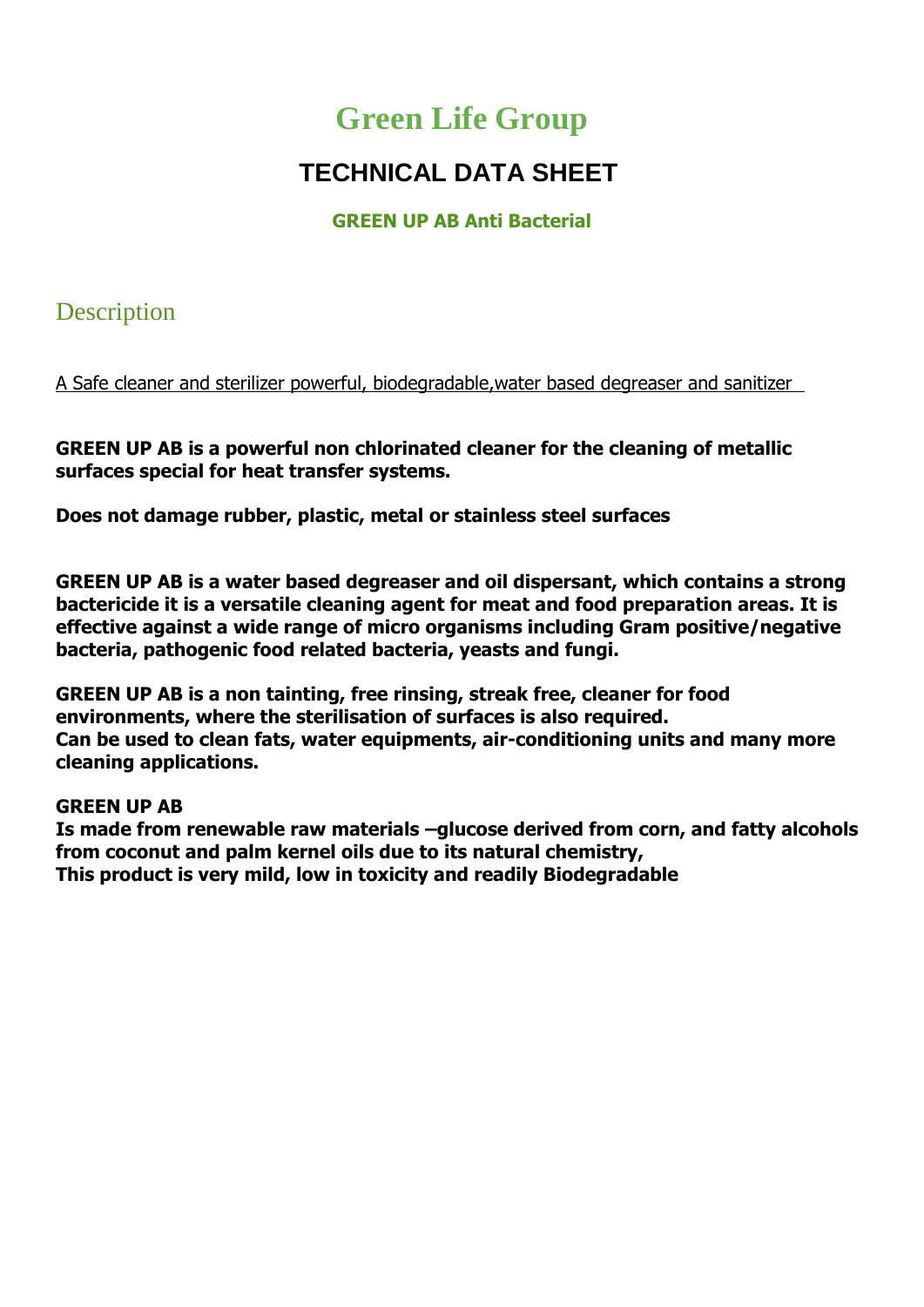**FOOD SAVE** 

**WATER BASED HARD DEGREASER CAN BE DELUTED WITH WATER CAB BE APPLIED IN WET AREAS FREE FROM CHLORINATED SOLVENTS** 

**NOT HURM THE INVIROMENT NON TAINTING CLEANER AND STERILISER COMBINED NON FLAMMABLE DOES NOT DISCHARGE TOXIC GAS OR SYNTHETICS SOLVENT SMELL DOES NOT RISK THE BREATHING WAY DOES NOT LEAVE MARKS ON SKIN OR SKIN DOES NOT ATTACKING THE SURFACE, INCLUDING PLASTICK RUBBER AND STAINLESS STEEL.** 

### Applications

**This product is ideal for meat and food preparation areas. It effectively removes animal fats and protein residues, whilst it's bacteriological and free rinsing properties leave a non- contaminating and bacteria free surface.**

**As this product contains an Amphoteric biocide and has been evaluated for activity according to BS:6471 using E.Coli Salmonella and Listeria as the test organism, it may also be used for cleaning agricultural vehicles which may have to enter farms and other areas where animal disease may have occurred.**

**EN1276 , this is the European Standard for clearer/sanitisers and the Green Up AB has been found to pass this test**

**Green Up AB should kill MRSA which is the bug found in most hospitals The test organisms used in the test were:**

**E.Coli, Pseudomonas Aeruginosa,Staphlococcus Aureus and Entrococcus Hirae.**

**Dilutions will depend on degree of soiling, the sanitising results required and the type of equipment used.**

**GREEN UP AB at a dilution of 1:1 qualifies as a sanitizer to BS:6471 the product comfortably passed at a dilution of 1 :1 which is in line with the activity for the Amphoteric biocide.**

**When tested according to the European Suspension Test protocol the Amphoteric biocide was shown to be very effective against Salmonellaunder clean conditions after 5 minutes contact time.**

**When applied under reasonably clean conditions a 1 to 1 dilution of effective against Salmonella, E Ccoli and Listeria.**